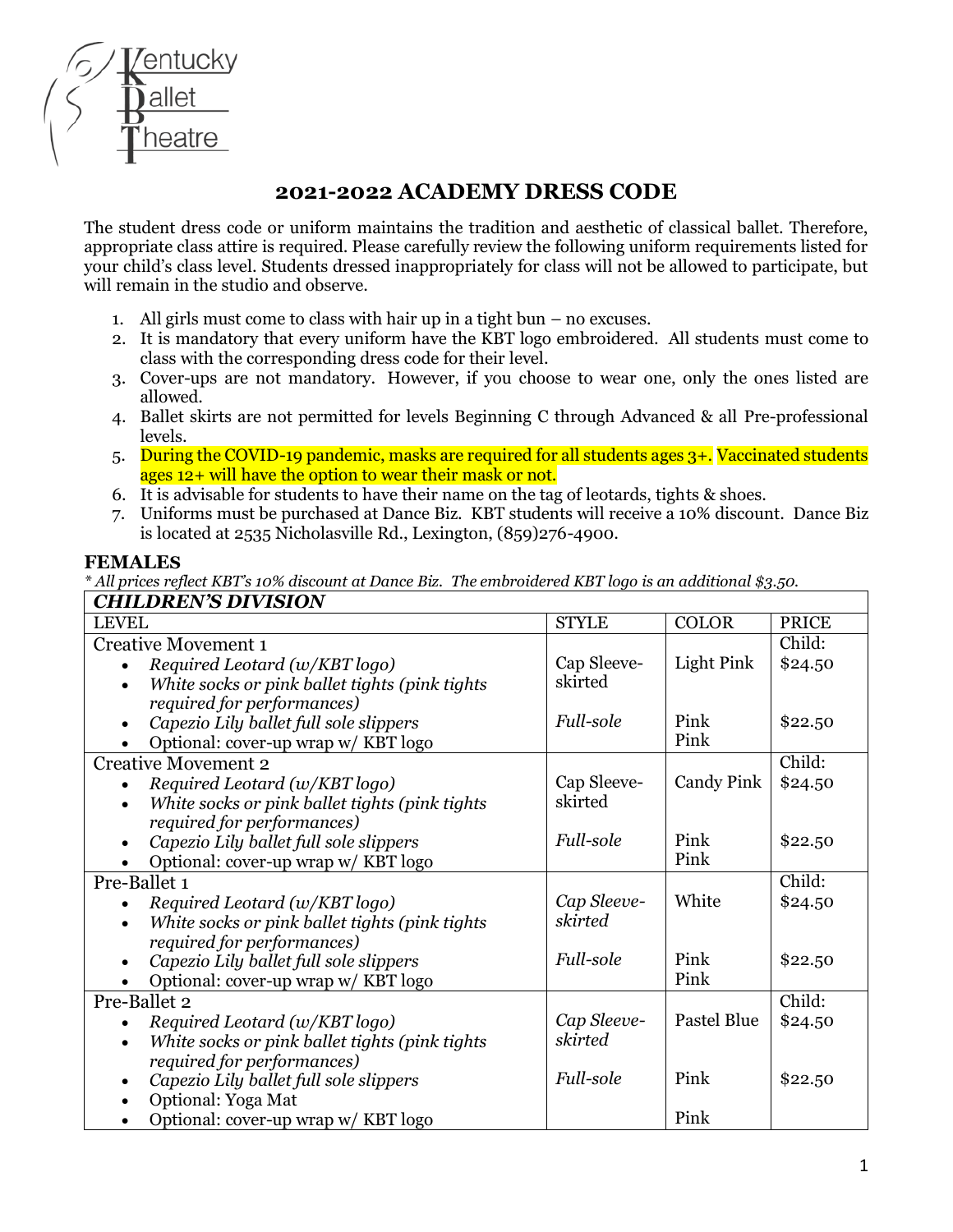| <b>ACADEMY DIVISION</b>                                                                                                                                                                                                                        |                             |                                      |                                         |
|------------------------------------------------------------------------------------------------------------------------------------------------------------------------------------------------------------------------------------------------|-----------------------------|--------------------------------------|-----------------------------------------|
| <b>LEVEL</b>                                                                                                                                                                                                                                   | <b>STYLE</b>                | <b>COLOR</b>                         | <b>PRICE</b>                            |
| Beginning A<br>Required Leotard (w/KBT logo) & pull-on skirt<br>Pink ballet tights & Pink ballet full sole slippers<br>Yoga mat<br>$\bullet$                                                                                                   | Cap-sleeve<br>Pull-on skirt | Lavender<br>Lavender                 | Child:<br>\$19.50<br>\$18.50            |
| Optional: cover-up wrap w/ KBT logo                                                                                                                                                                                                            |                             | <b>Black</b>                         | \$29.25                                 |
| Beginning B<br>Required Leotard (w/KBT logo) & pull-on skirt<br>$\bullet$<br>Pink ballet tights (seamed preferred)<br>$\bullet$<br>Pink ballet full sole slippers<br>$\bullet$<br>Yoga mat<br>$\bullet$<br>Optional: cover-up wrap w/ KBT logo | Cap-sleeve<br>Pull-on skirt | Sunshine<br>Sunshine<br><b>Black</b> | Child:<br>\$19.50<br>\$18.50<br>\$29.25 |
| Beginning C                                                                                                                                                                                                                                    |                             |                                      | Child:                                  |
| Required Leotard (w/KBT logo) & pull-on skirt<br>Pink seamed ballet tights<br>$\bullet$<br>Pink ballet slippers w/ribbons<br>$\bullet$                                                                                                         | Cap-sleeve                  | Turquoise                            | \$19.50<br>Adult:<br>\$22.50            |
| Yoga mat<br>$\bullet$<br>Optional: cover-up wrap w/ KBT logo<br>$\bullet$                                                                                                                                                                      | Pull-on skirt               | Turquoise<br><b>Black</b>            | \$18.50<br>\$29.25                      |
| <b>ACADEMY DIVISION: Classical Track</b>                                                                                                                                                                                                       |                             |                                      |                                         |
| <b>LEVEL</b>                                                                                                                                                                                                                                   | <b>STYLE</b>                | <b>COLOR</b>                         | <b>PRICE</b>                            |
| Intermediate Level A<br>Required Leotard (w/KBT logo)<br>$\bullet$<br>Pink seamed ballet tights<br>$\bullet$                                                                                                                                   | Tank                        | Berry                                | Child:<br>\$19.50<br>Adult:<br>\$22.50  |
| Pink ballet slippers w/ribbons<br>$\bullet$<br>Black character skirt & shoes<br>$\bullet$<br>Yoga mat<br>$\bullet$<br>Optional: KBT warm-up jacket                                                                                             | Pull-on skirt               | <b>Black</b>                         | \$24.50                                 |
| Intermediate Level B<br>Required Leotard (w/KBT logo)<br>$\bullet$<br>Pink seamed ballet tights<br>$\bullet$<br>Pink ballet slippers w/ribbons<br>$\bullet$                                                                                    | Tank                        | Aubergine                            | Child:<br>\$19.50<br>Adult:<br>\$22.50  |
| Pointe shoes $-$ if approved by director.<br>$\bullet$<br>Yoga mat; exercise bands<br>KBT Warm-up jacket (optional)                                                                                                                            | Pull-on skirt               | <b>Black</b>                         | \$24.50                                 |
| Intermediate Level C (pre-advance)<br>Required Leotard (w/KBT logo)<br>Pink seamed ballet tights<br>$\bullet$<br>Pink ballet slippers w/ribbons<br>$\bullet$                                                                                   | Tank                        | Red                                  | Child:<br>\$19.50<br>Adult:<br>\$22.50  |
| Pointe shoes -- if approved by director.<br>$\bullet$<br>Yoga mat; exercise bands<br>KBT Warm-up jacket (recommended)                                                                                                                          | Pull-on skirt               | <b>Black</b>                         | \$24.50                                 |
| Advance Level D<br>Required Leotard (w/KBT logo)<br>$\bullet$<br>Pink seamed ballet tights<br>$\bullet$<br>Pink ballet slippers (ribbons preferred)                                                                                            | Tank                        | <b>Black</b>                         | Child:<br>\$19.50<br>Adult:<br>\$22.50  |
| Pointe shoes.<br>Yoga mat<br>KBT Warm-up jacket (recommended)                                                                                                                                                                                  | Pull-on skirt               | <b>Black</b>                         | \$24.50                                 |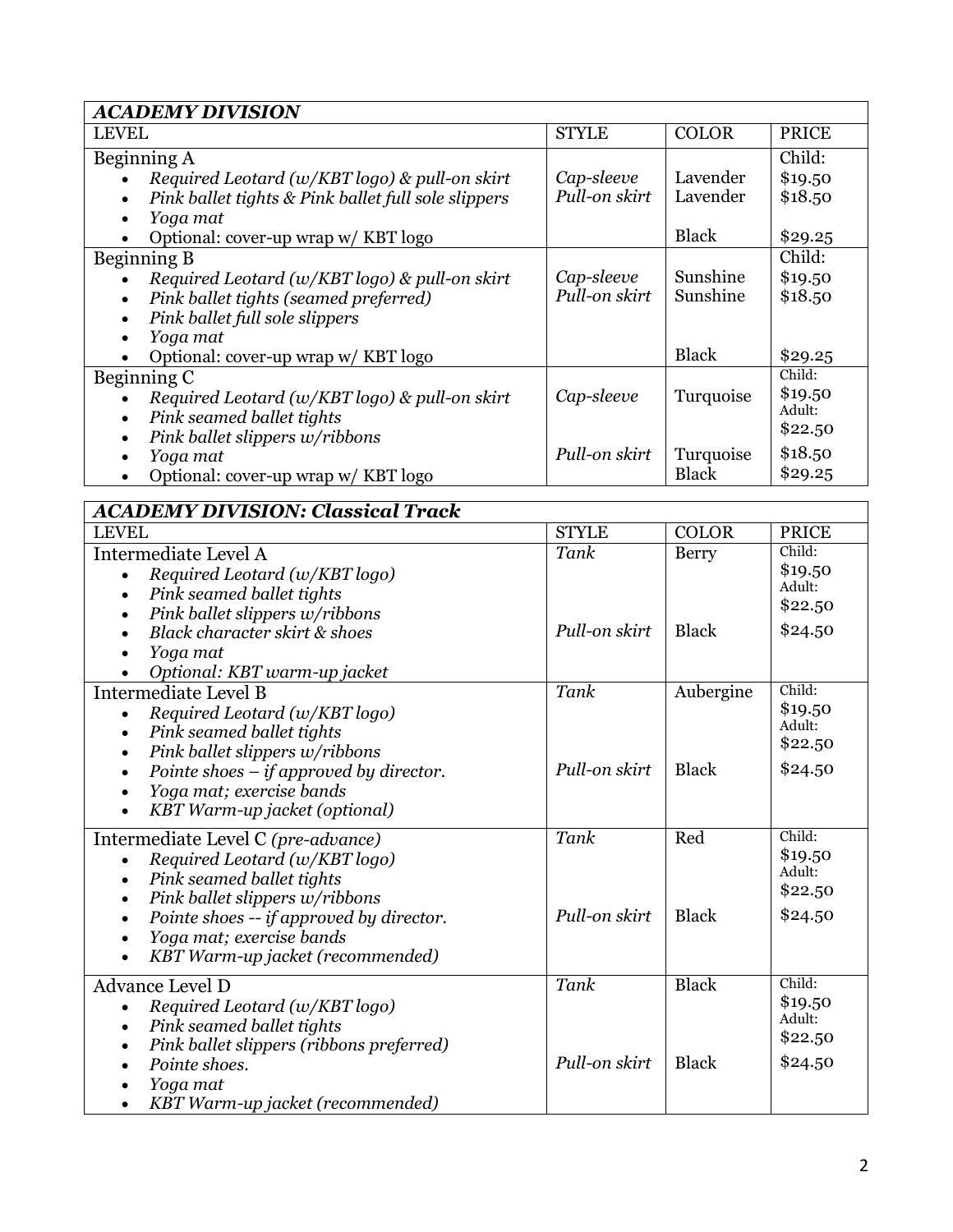| <b>ACADEMY DIVISION: Pre-professional Track</b>            |                    |              |              |
|------------------------------------------------------------|--------------------|--------------|--------------|
| <b>LEVEL</b>                                               | <b>STYLE</b>       | <b>COLOR</b> | <b>PRICE</b> |
| Intermediate Level I                                       | Wide Strap         | <b>Black</b> | Adult:       |
| Required Leotard (w/KBT logo) & pull-on skirt              | Pinch Front        |              | \$29.50      |
| Pink seamed ballet tights<br>$\bullet$                     | Tank               |              |              |
| Pink ballet slippers w/ribbons<br>$\bullet$                |                    |              |              |
| Black character skirt & shoes                              | Pull-on skirt      | <b>Black</b> | \$24.50      |
| Yoga mat; exercise bands                                   |                    |              |              |
| Intermediate Level II                                      | Wide Strap         | <b>Black</b> | Adult:       |
| Required Leotard (w/KBT logo) & pull-on skirt              | <b>Pinch Front</b> |              | \$29.50      |
| Pink seamed ballet tights<br>$\bullet$                     | Tank               |              |              |
| Pink ballet slippers w/ribbons & pointe shoes<br>$\bullet$ |                    |              |              |
| (when approved by director)                                | Pull-on skirt      | <b>Black</b> | \$24.50      |
| Yoga mat; exercise bands<br>$\bullet$                      |                    |              |              |
| KBT Warm-up jacket                                         |                    |              |              |
| Intermediate Level III                                     | Wide Strap         | <b>Black</b> | Adult:       |
| Required Leotard (w/KBT logo) & pull-on skirt              | Pinch Front        |              | \$29.50      |
| Pink seamed ballet tights<br>$\bullet$                     | Tank               |              |              |
| Pink ballet slippers w/ribbons & pointe shoes<br>$\bullet$ |                    |              |              |
| Yoga mat; exercise bands                                   | Pull-on skirt      | <b>Black</b> | \$24.50      |
| KBT Warm-up jacket                                         |                    |              |              |
| <b>Advance Level IV</b>                                    | Wide Strap         | <b>Black</b> | Adult:       |
| Required Leotard (w/KBT logo) & pull-on skirt              | <b>Pinch Front</b> |              | \$29.50      |
| Pink seamed ballet tights<br>$\bullet$                     | Tank               |              |              |
| Pink ballet slippers w/ribbons & pointe shoes              |                    |              |              |
| Yoga mat; exercise bands                                   | Pull-on skirt      | <b>Black</b> | \$24.50      |
| KBT Warm-up jacket                                         |                    |              |              |

## **MALES**

*\*White fitted shirt can be purchased at Dance Biz. The embroidered KBT logo is an additional \$3.50.*

| <b>LEVEL</b>                          | UNIFORM REQUIREMENTS                                  |
|---------------------------------------|-------------------------------------------------------|
| Children's Division:                  | <b>Black bike shorts</b><br>$\bullet$                 |
| <b>Creative Movement-Pre-Ballet</b>   | White fitted t-shirt                                  |
|                                       | White socks                                           |
|                                       | White ballet slippers<br>$\bullet$                    |
| Academy Division:                     | <b>Black bike shorts</b><br>$\bullet$                 |
| Beginning A-Beginning C               | White fitted t-shirt w/ KBT logo<br>$\bullet$         |
|                                       | White socks & White ballet slippers<br>$\bullet$      |
|                                       | Yoga mat                                              |
| Academy Division:                     | IA – Black bike shorts or black tights<br>$\bullet$   |
| Intermediate A-Advance                | IB-AD – Black tights w/ tan (or nude) dance belt      |
|                                       | White fitted t-shirt w/ KBT logo                      |
|                                       | White socks & White ballet slippers; Black jazz shoes |
|                                       | Yoga mat                                              |
| Pre-Professional Division: Level I-IV | White fitted t-shirt w/ KBT logo<br>$\bullet$         |
|                                       | Black tights w/ tan (or nude) dance belt              |
|                                       | White socks & white ballet slippers                   |
|                                       | Black jazz shoes                                      |
|                                       | Yoga mat                                              |
|                                       | KBT Warm-up jacket                                    |